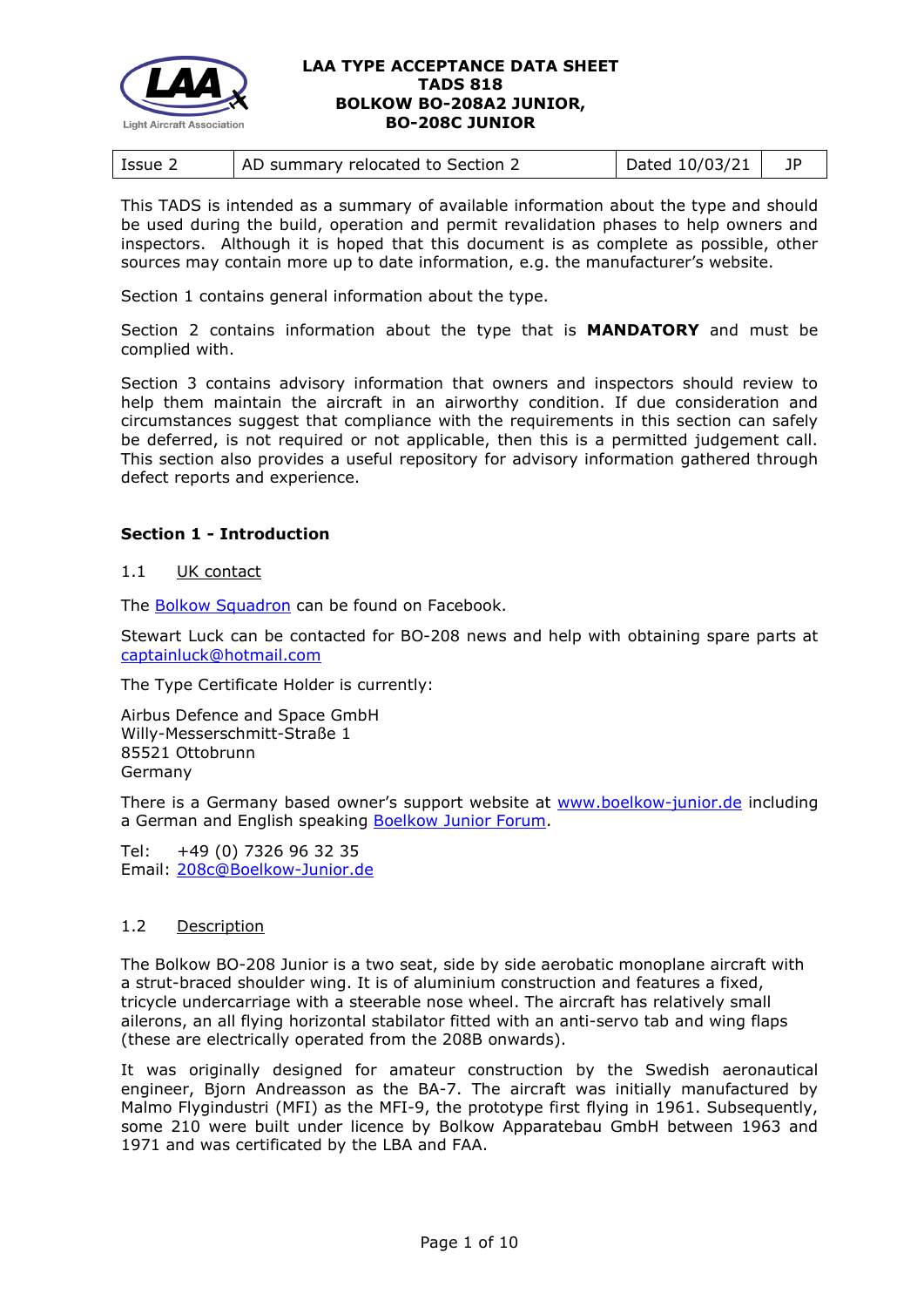

There are currently eight BO-208 operating on LAA-administered EASA Permits to Fly, out of a total of 17 aircraft that are on the UK register. Two of the LAA-administered aircraft are BO-208A2, the remainder being of the BO-208C type which incorporated a number of changes and have a slightly increased MTWA. The BO-208s that are currently administered by the LAA do so through grandfather rights. It is unlikely that further aircraft will be allowed to transfer to LAA-administered EASA Permits to Fly whilst the type remains as a supported certified type.

The aircraft features a single, centre mounted Y-shaped control column with throttles fitted to each side of the instrument panel. The bubble canopy is rearward opening, hinged at the aft edge. Wheel brakes are operated together by a single, centrally mounted lever. Flying controls are operated via cables and push rods.

The standard engine is the Continental O-200-A driving a McCauley, two blade, fixed pitch propeller.

Note that the only propeller(s) approved for an individual aircraft are those listed on the individual aircraft's Operating Limitations document or in the [PTL/1](http://www.lightaircraftassociation.co.uk/engineering/NewMods/PTL.html) (Propeller Type List) for the type.

The aircraft is classed as an SEP (previously termed Group A).

# **Section 2 – Mandatory information for owners, operators and inspectors**

At all times, responsibility for the maintenance and airworthiness of an aircraft rests with the owner. Condition No 3 of a Permit to Fly requires that: *"the aircraft shall be maintained in an airworthy condition".* 

# 2.1 Fast Build Kit 51% Compliance

Not applicable

# 2.2 Build Manual

Not applicable

# 2.3 Build Inspections

Build inspection schedule: Not applicable

Inspector approval codes A-A or A-M. Inspector signing off final inspection also requires 'first flight' endorsement.

# 2.4 Flight Manual

Aircraft should have a flight manual issued for that specific aircraft. The current edition is: Flight Manual Bolkow Junior DVL/Pfl, approved 15 February 1963.

A copy of the Bolkow BO-208C Junior [Flight Manual](http://www.lightaircraftassociation.co.uk/engineering/TADs/818/AIRPLANE-FLIGHT-MANUAL-BOELKOW-208-C-JUNIOR.pdf) is available for reference purposes. There is also an [Operator's Handbook](http://www.lightaircraftassociation.co.uk/engineering/TADs/818/OPERATORS-HANDBOOK-BOELKOW-208-C-JUNIOR.pdf) for the BO-208C Junior.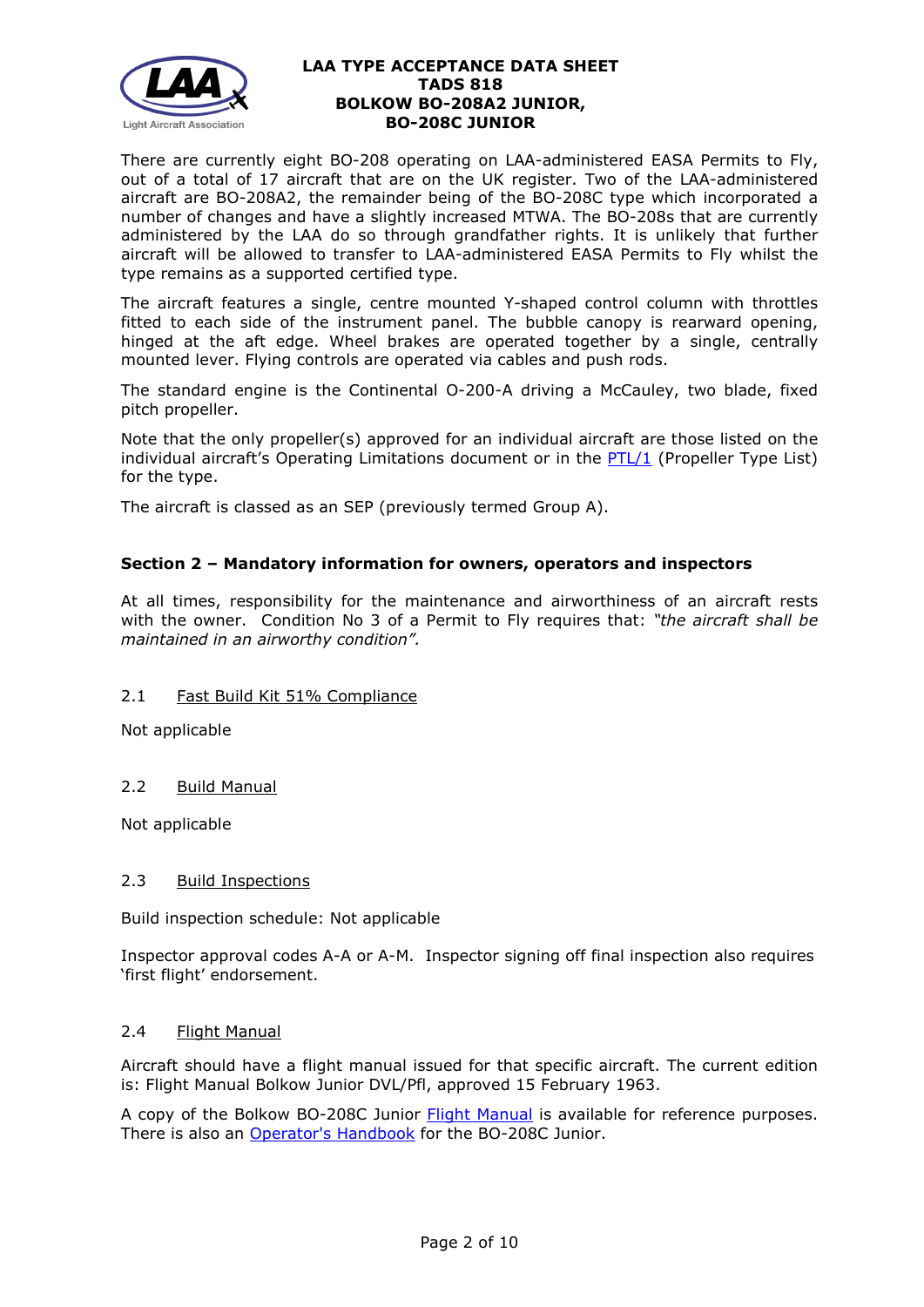

# 2.5 Airworthiness Directives

| Ref No       | Information<br>Type        | Subject                                                                                   | Applicability                                          |
|--------------|----------------------------|-------------------------------------------------------------------------------------------|--------------------------------------------------------|
| LBA 1965-001 | Airworthiness<br>Directive | Nose landing gear reinforcement (cross)<br>refer TM 208-29a/64 & TM 208-23/64)            | Up to $s/n$ 574                                        |
| LBA 1965-110 | Airworthiness<br>Directive | Cracks in the welding of the swing pipe<br>(cross refer <b>TM 208-33/65)</b>              | $s/n$ 505 up to & incl<br>566                          |
| LBA 1965-111 | Airworthiness<br>Directive | Cracks on skin panel edges near<br>elevator bearing hinges (cross refer<br>TM 208-34/65)  | $s/n$ 509 up to & incl<br>534, 537 up to &<br>incl 566 |
| LBA 1969-003 | Airworthiness<br>Directive | Engine mounting bolts - fatigue failure<br>(cross refer SB 2/68)                          | s/n 505-684                                            |
| LBA 1972-092 | Airworthiness<br>Directive | Periodic NLG crack inspection. (cross<br>refer SB 208-32/20-1)                            | All s/n                                                |
| LBA 1979-249 | Airworthiness<br>Directive | Calibration (cross refer SB 1/68)                                                         | All s/n                                                |
| LBA 1980-041 | Airworthiness<br>Directive | Cracks in the aft wing mounting<br>bracket (cross refer TM 208-1/80 &<br>$TM 208-1/80-1)$ | All s/n                                                |

The German *[Luftfahrt-Bundesamt \(LBA\)](https://www.lba.de/EN/DivisionT/Airworthiness/ADs/ADs.html?nn=2099090)* website should be checked for new Airworthiness Directives or revisions to the above.

# 2.6 Mandatory Permit Directives

The following MPDs are applicable to this aircraft type:

[MPD 1995-001 R5](http://www.lightaircraftassociation.co.uk/engineering/TADs/818/MPD%201995-001%20R5.pdf) Regarding ex C of A aircraft now operating on a Permit to Fly

Also check the LAA website for MPDs that are non-type specific [\(TL2.22\)](http://www.lightaircraftassociation.co.uk/engineering/TechnicalLeaflets/Operating%20An%20Aircraft/TL%202.22%20non-type%20specific%20MPDs.pdf).

# 2.7 LAA Required Modifications (including LAA issued AILs, SBs, etc)

There are no mandatory LAA modifications, LAA issued AILs or SBs for this aircraft type.

# 2.8 Additional engine operating limitations to be placarded or shown by instrument markings

Notes:

- Refer to the engine manufacturer's latest documentation for the definitive parameter values and recommended instruments.
- Where an instrument is not fitted, the limit need not be displayed.

| Instrument       | Parameter                 | Instrument<br>Marking | Limitation      |                        |
|------------------|---------------------------|-----------------------|-----------------|------------------------|
| Fuel<br>pressure | Maximum<br>pressure       | Red line              | $6.0$ psi       | $0.42 \text{ kg/cm}^2$ |
|                  | Normal operating<br>range | Green arc             | $1.5 - 6.0$ psi | $0.10 - 0.42$ kg/cm2   |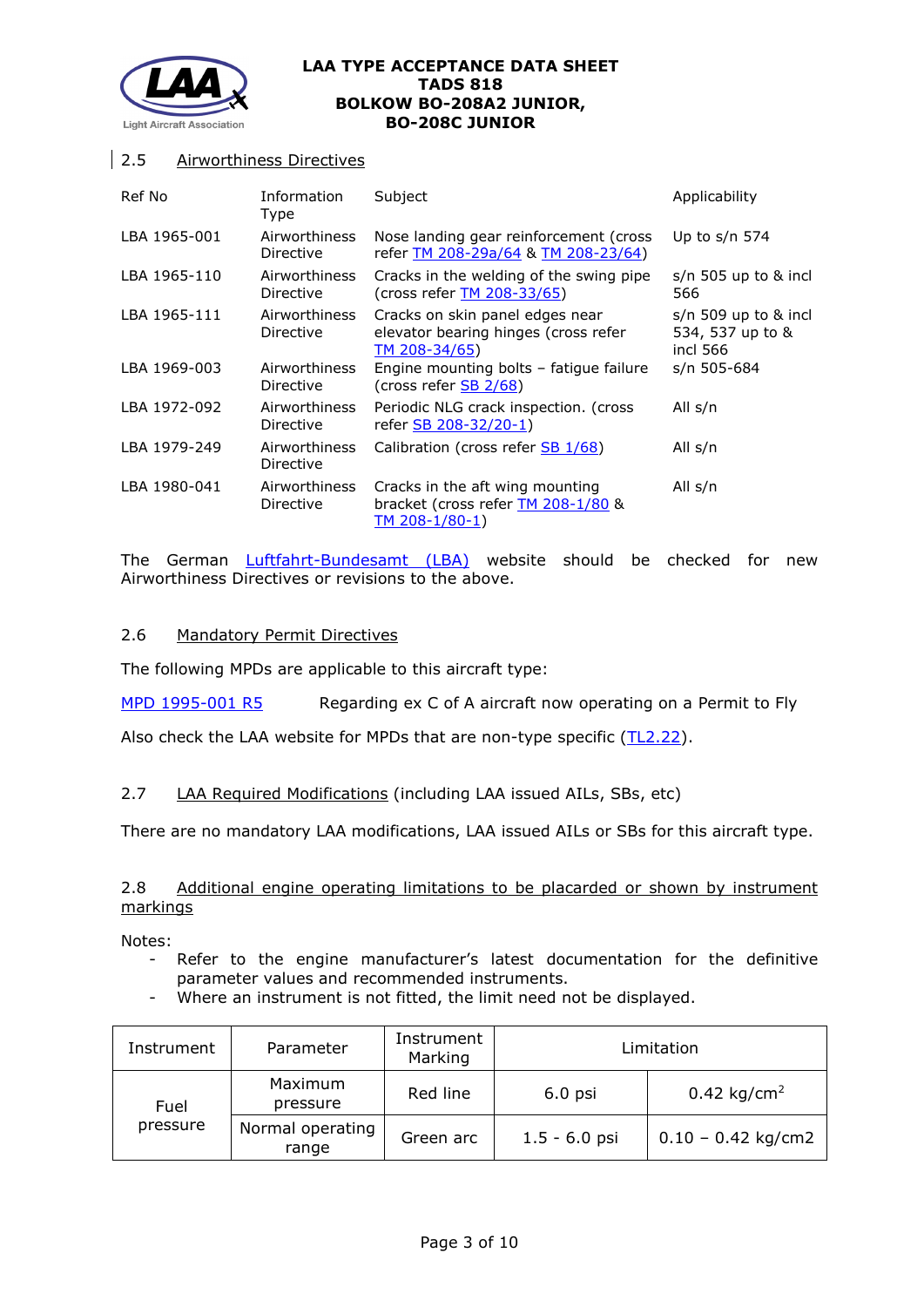

|                           | Minimum<br>pressure                | Red line         | $1.5$ psi                                                          | $0.10$ kg/cm2         |
|---------------------------|------------------------------------|------------------|--------------------------------------------------------------------|-----------------------|
|                           | Maximum<br>pressure                | Red line         | 60 psi                                                             | 4.2 kg/cm2            |
| Oil pressure<br>(hot oil) | Normal operating<br>range          | Green arc        | $30 - 60$ psi                                                      | $2.1 - 4.2$ kg/cm2    |
|                           | Minimum<br>pressure (idling)       | Red line         | 10 psi                                                             | $0.7$ kg/cm2          |
|                           | Maximum<br>Temperature             | Red line         | 225 °F                                                             | 107 °C                |
| Oil<br>temperature        | Normal operating<br>range          | Green arc        | $75 - 225$ °F                                                      | $30 - 107$ °C         |
|                           | Minimum take-<br>off temperature   | Red line         | 75 °F*                                                             | 30 °C*                |
|                           |                                    |                  | *This temperature is higher than specified in the engine handbook. |                       |
|                           | Maximum rpm                        | Red line         | 2750 rpm                                                           |                       |
| <b>Tachometer</b>         | Normal operating<br>cruising range | Green arc        | 1950 - 2750 rpm                                                    |                       |
| <b>CHT</b><br>(optional)  | Maximum<br>temperature             | Red line         | 525 °F                                                             | 274 °F                |
| Low fuel (from s/n 595)   |                                    | Warning<br>light |                                                                    | 2.2 Imp Gal remaining |

# 2.9 Control surface deflections

| Control                              | Movement              | Deflection                 | <b>Notes</b>             |
|--------------------------------------|-----------------------|----------------------------|--------------------------|
|                                      | Up                    | $25^{\circ}$ ±1°           | Aileron cable            |
| Ailerons                             | Down                  | $12^{\circ}$ ±1°           | tension 26 lb $\pm$ 2 lb |
|                                      | Up                    | $18^{\circ}$ ± $1^{\circ}$ |                          |
| Elevators                            | Down                  | $9^\circ \pm 1^\circ$      | N/A                      |
| Rudder                               | Left                  | $20^{\circ}$ ±2°           | Rudder cable             |
|                                      | Right                 | $20^{\circ}$ ±2°           | tension 13 lb $\pm$ 2 lb |
|                                      | Up                    | $0^{\circ}$ ± $1^{\circ}$  |                          |
| <b>Flaps</b>                         | Down                  | $35^{\circ}$ ±1°           | N/A                      |
| Elevator tab                         | Nose heavy:           | $+1.81''$ ±0.16"           | Elevator Up              |
|                                      | Trim lever forward    | $-0.08'' \pm 0.16''$       | <b>Elevator Neutral</b>  |
| Travel of trailing<br>edge in inches | 2 inches              | $-1.38'' + 0.16''$         | Elevator Down            |
| Recorded with                        |                       | $+1.49''$ ±0.16"           | Elevator Up              |
| elevator:                            | Trim lever<br>neutral | $-0.47'' \pm 0.16''$       | Elevator Neutral         |
| Up $-18^\circ$<br>Neutral 0°         |                       | $-1.96'' \pm 0.16''$       | Elevator Down            |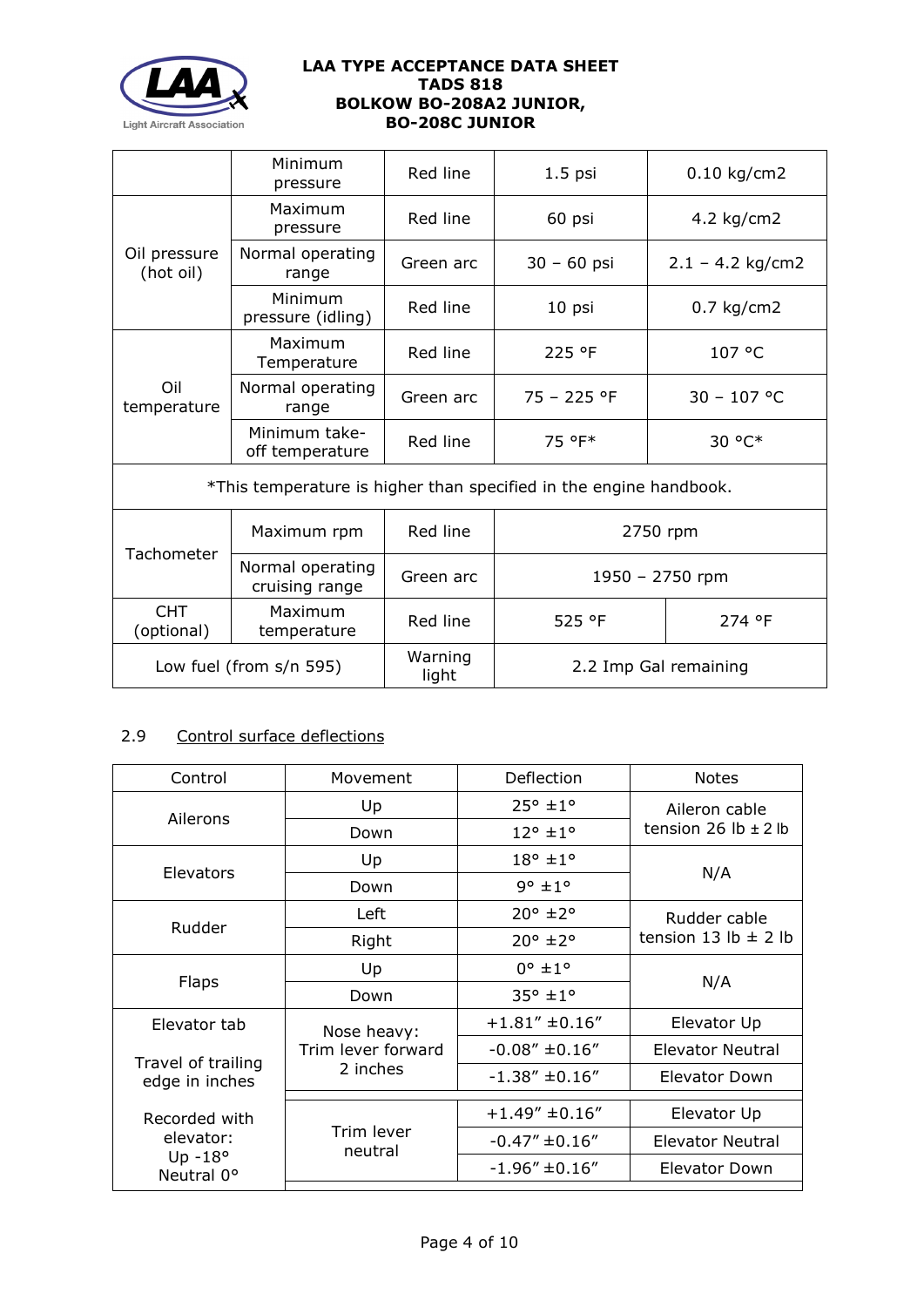

| Down $+9^{\circ}$ | Tail heavy:                | $+1.02"$ ±0.16"      | Elevator Up      |
|-------------------|----------------------------|----------------------|------------------|
|                   | Trim lever aft<br>2 inches | $-1.10'' \pm 0.16''$ | Elevator Neutral |
|                   |                            | $-2.71'' \pm 0.16''$ | Elevator Down    |

# 2.10 Operating Limitations and Placards

a. Bolkow BO-208A2

(Note that the wording on an individual aircraft's Operating Limitations document takes precedence, if different.)

- 1. Maximum number of occupants authorised to be carried: Two
- 2. The aircraft must be operated in compliance with the following operating limitations, which shall be displayed in the cockpit by means of placards or instrument markings:
	- 2.1 Aerobatic Limitations

Aerobatic manoeuvres are permitted as follows:

- i. Tight turns up to 2G
- ii. Inside loops
- iii. Stall turns
- iv. Half loop and roll out
- v. Rolls

Intentional spinning is permitted with flaps retracted.

2.2 Loading Limitations Maximum Total Weight Authorised: 1322 lbs (600 kg)

Normal Category Centre of Gravity range:

An envelope formed by the following points with straight line variation in between:

67.375" aft of datum at 1168 lb (530 kg) or less to 71.13" aft of datum at 1146 lb (520 kg) or less 69.75" to 70.50" aft of datum at 1322 lb (600 kg)

When aerobatic manoeuvres are performed the Centre of Gravity must lie between the limits of:

68.75" to 70.00" aft of datum at 1272 lb (577 kg) 67.375" to 71.13" aft of datum at 1146 lb (520 kg)

Datum Point is: A point 75.00" forward of the red encircled rivet on each fuselage sidewall, located 4.00" forward of the hole centre of the lower wing strut fitting.

- 2.3 Engine Limitations Maximum Engine RPM: 2750
- 2.4 Airspeed Limitations Maximum Indicated Airspeed ( $V_{NE}$ ): 176 mph (153 kts) Max Indicated Airspeed Flaps Extended: 91 mph (79 kts)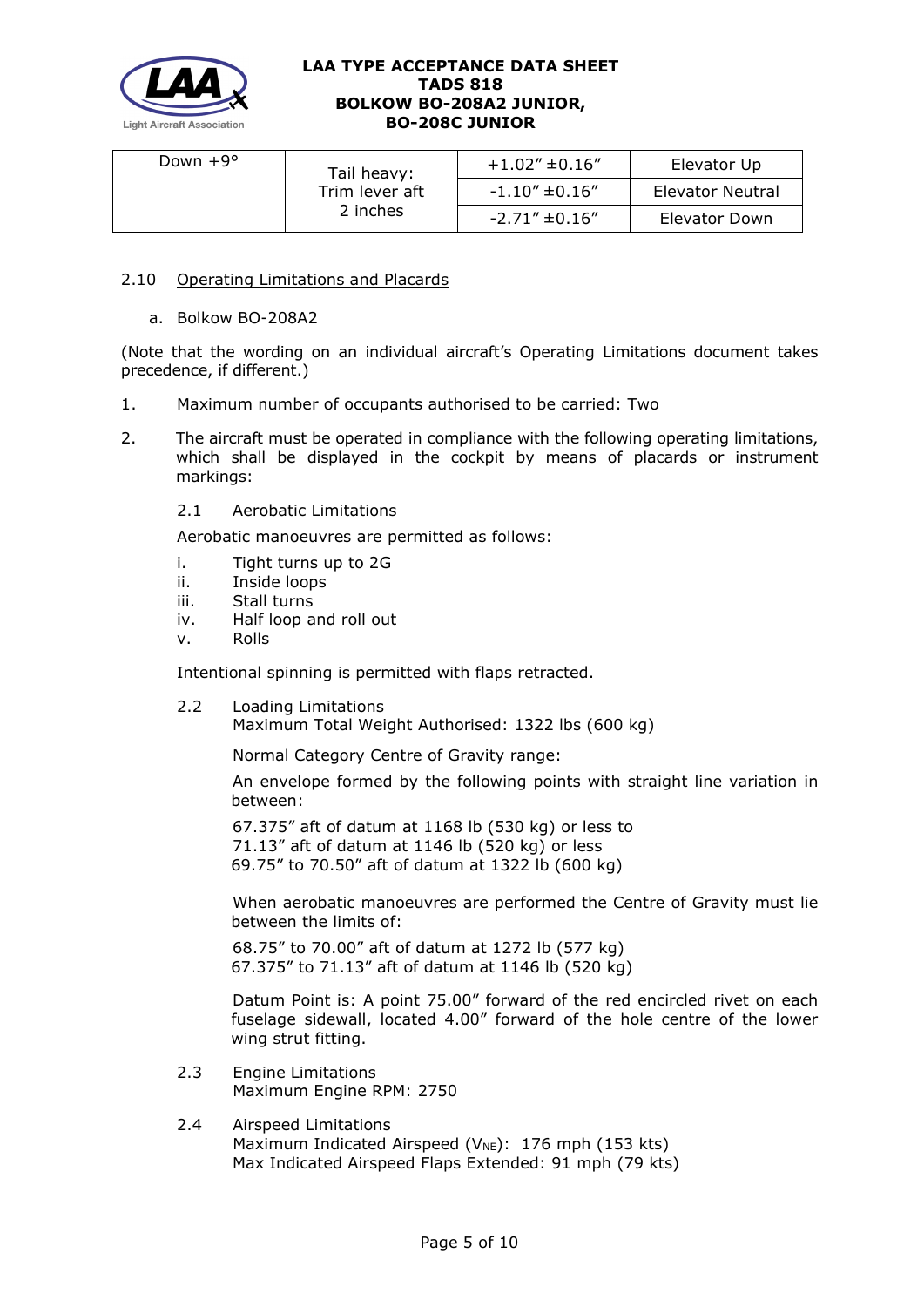

2.5 Other Limitations The aircraft shall be flown by day and under Visual Flight Rules only. Smoking in the aircraft is prohibited.

Additional Placards:

"Occupant Warning - This Aircraft has not been Certificated to an International Requirement"

A fireproof identification plate must be fitted to fuselage, engraved or stamped with aircraft's registration letters.

b. Bolkow BO-208C

(Note that the wording on an individual aircraft's Operating Limitations document takes precedence, if different.)

- 1. Maximum number of occupants authorised to be carried: Two
- 2. The aircraft must be operated in compliance with the following operating limitations, which shall be displayed in the cockpit by means of placards or instrument markings:
	- 2.1 Aerobatic Limitations

Aerobatic manoeuvres are permitted as follows:

- i. Chandelle
- ii. Aileron roll
- iii. Tight turns up to 2G
- iv. Lazy eight
- v. Inside loop

Intentional spinning is permitted with flaps retracted.

2.2 Loading Limitations

Maximum Total Weight Authorised: 1390 lbs (630 kg)

Normal Category Centre of Gravity range:

| Forward limit: | 67.33" aft of datum at 1265 lbs (573 kg)<br>69.33" aft of datum at 1390 lbs (630 kg) |
|----------------|--------------------------------------------------------------------------------------|
|                | 68.13" aft of datum at 1323 lbs (600 kg)                                             |
| Aft limit:     | 70.75" aft of datum at 1390 lbs (630 kg)<br>71.75" aft of datum at 1210 lbs (548 kg) |

Aerobatic and spinning Centre of Gravity range:

| Forward limit: | 67.33" aft of datum at 1265 lbs (573 kg)<br>68.13" aft of datum at 1323 lbs (600 kg) |  |
|----------------|--------------------------------------------------------------------------------------|--|
| Aft limit:     | 71.25" aft of datum at 1323 lbs (600 kg)<br>71.63" aft of datum at 1210 lbs (548 kg) |  |

Straight line variation between the points given.

Datum Point is: A point 75.00" forward of the red encircled rivet on each fuselage sidewall, located 4.00" forward of the hole centre of the lower wing strut fitting.

2.6 Engine Limitations Maximum Engine RPM: 2750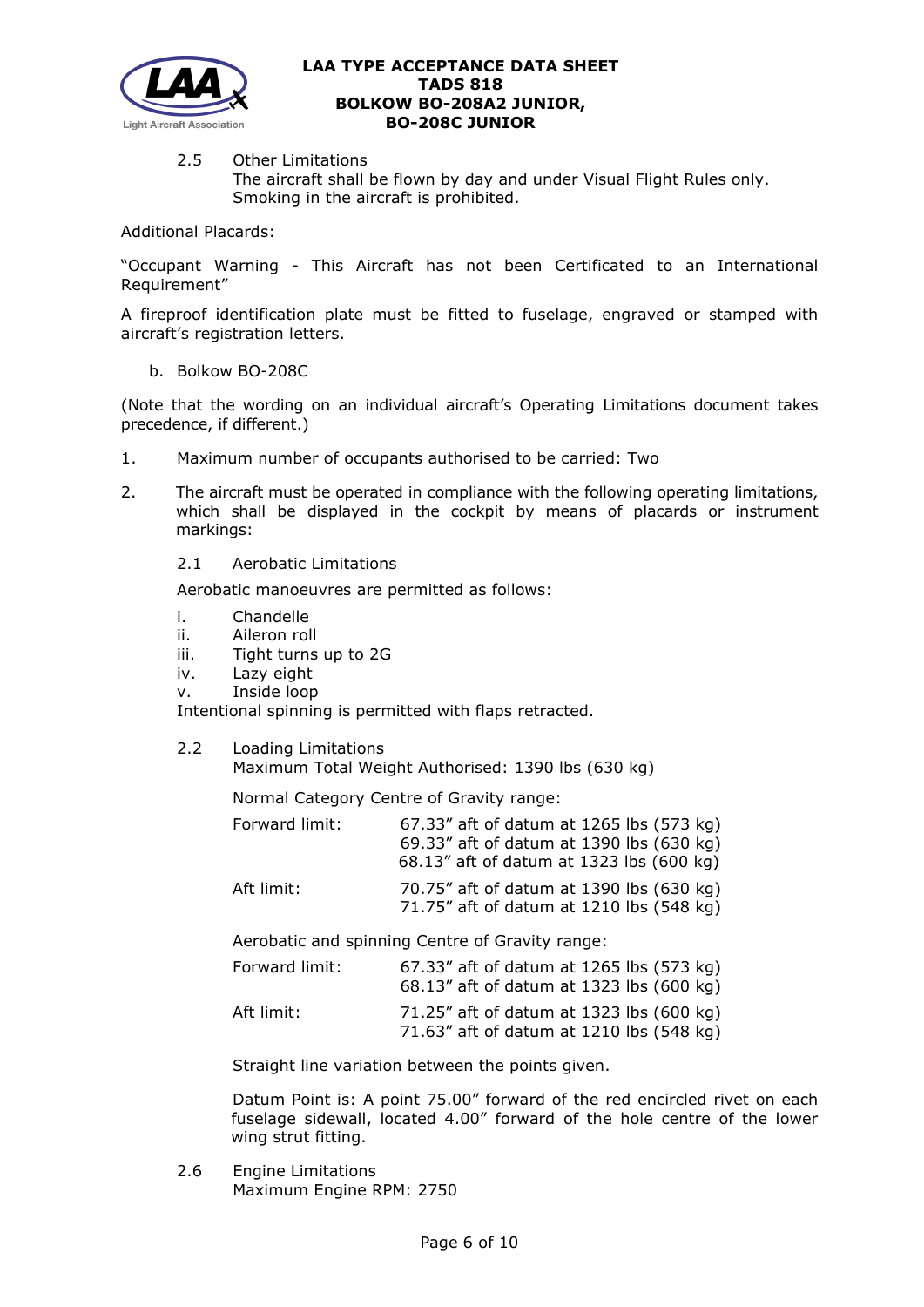

- 2.7 Airspeed Limitations Maximum Indicated Airspeed ( $V_{NE}$ ): 176 mph Max Indicated Airspeed Flaps Extended: 91 mph
- 2.8 Other Limitations The aircraft shall be flown by day and under Visual Flight Rules only. Smoking in the aircraft is prohibited.

# Additional Placards:

"Occupant Warning - This Aircraft has not been Certificated to an International Requirement"

A fireproof identification plate must be fitted to fuselage, engraved or stamped with aircraft's registration letters.

# 2.11 Maximum permitted empty weight

Not applicable.

# **Section 3 – Advice to owners, operators and inspectors**

# 3.1 Maintenance Manual

As a certified aircraft, a Maintenance Manual is available for the type and most owners would normally have access to a copy. For reference purposes, here is a copy of the [Maintenance Manual](http://www.lightaircraftassociation.co.uk/engineering/TADs/818/MAINTENANCE-MANUAL-BOELKOW-208-C-JUNIOR.pdf) for the Bolkow BO 208C Junior.

A copy of the **[Illustrated Parts Catalogue](http://www.lightaircraftassociation.co.uk/engineering/TADs/818/Bolkow%20BO%20208C%20IPC.pdf)** for the BO208C is in German but should be of some assistance. In the UK, Stewart Luck can be contacted for BO 208 news and help with obtaining spare parts at [captainluck@hotmail.com](mailto:captainluck@hotmail.com)

Other technical information is available on the Germany based owner's support website at [www.boelkow-junior.de.](http://www.boelkow-junior.de/)

# 3.2 Manufacturer's/Standard Options

There are no standard options for the type.

Note: Any modifications to this type of aircraft require LAA Engineering approval for that specific modification and aircraft.

# 3.3 Manufacturer's Information (including Service Bulletins, Service Letters, etc)

In the absence of any over-riding LAA classification, inspections and modifications published by the manufacturer should be satisfied according to the recommendation of the manufacturer. It is the owner's responsibility to be aware of and supply such information to their Inspector.

| Ref No  | Information<br>Tvpe        | Subject           | Applicability |
|---------|----------------------------|-------------------|---------------|
| SB 6/64 | Service<br><b>Bulletin</b> | Landing technique | All s/n       |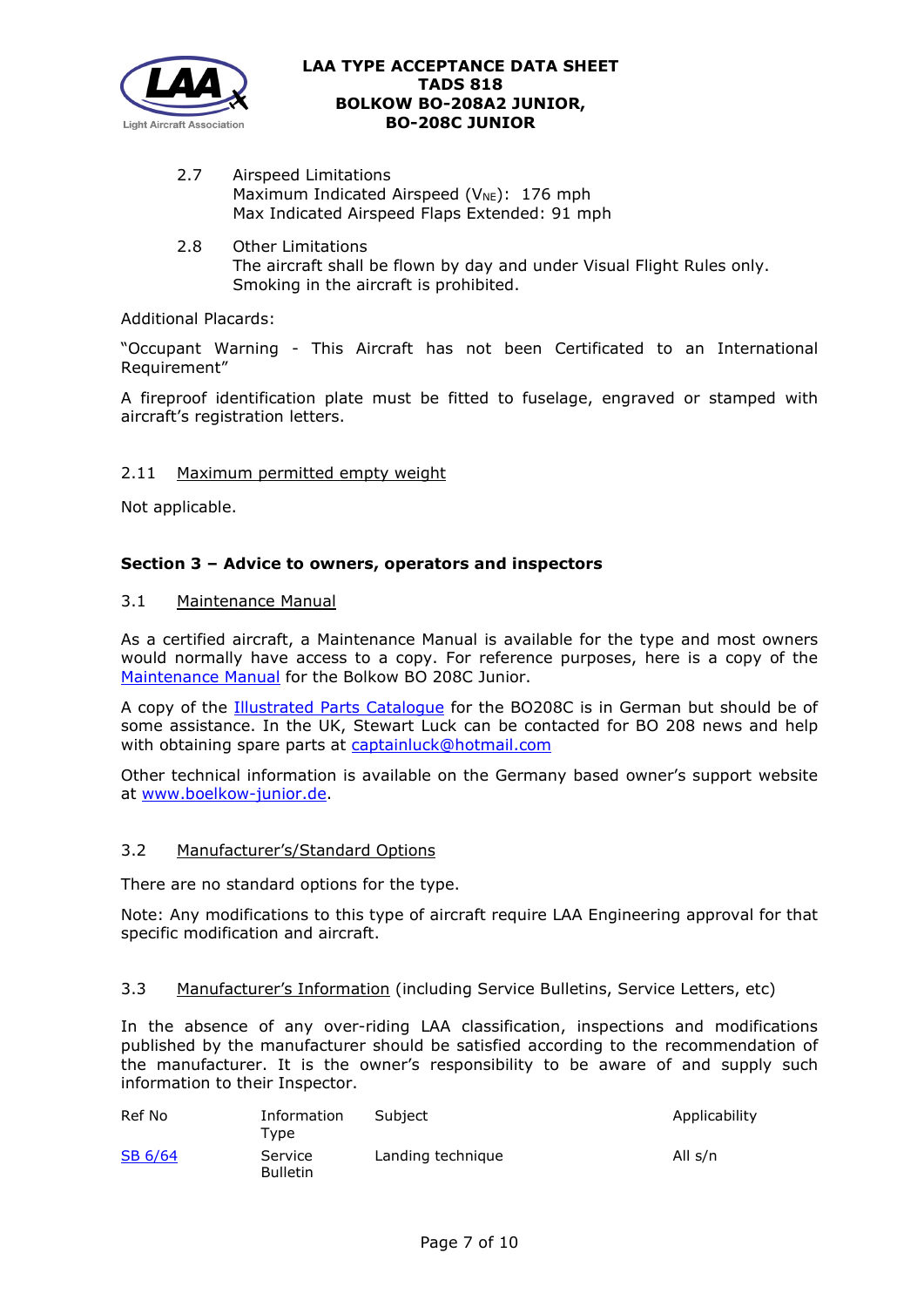

| SB 3/65            | Service<br><b>Bulletin</b> | Modification of inspection list                | All s/n                                                                                                                                                |
|--------------------|----------------------------|------------------------------------------------|--------------------------------------------------------------------------------------------------------------------------------------------------------|
| SB 8/66            | Service<br><b>Bulletin</b> | Airframe designation change plus other<br>info | All s/n                                                                                                                                                |
| SB 9/66            | Service<br><b>Bulletin</b> | Increase in airframe life                      | All s/n                                                                                                                                                |
| SB 2/67            | Service<br><b>Bulletin</b> | Inspections, reinforcements, correction        | Various as detailed<br>in SB                                                                                                                           |
| SB 3/67            | Service<br><b>Bulletin</b> | Approach to Laupheim airfield                  | Info only                                                                                                                                              |
| SB 1/68            | Service<br><b>Bulletin</b> | VDO tachometer                                 | All s/n                                                                                                                                                |
| SB 2/68            | Service<br><b>Bulletin</b> | Engine attachment bolts                        | All s/n                                                                                                                                                |
| SB 3/68            | Service<br><b>Bulletin</b> | Request for rudder maintenance                 | From $s/n$ 632                                                                                                                                         |
| SB 4/68            | Service<br><b>Bulletin</b> | Amendment to SB 3/68                           | All s/n                                                                                                                                                |
| <b>SB 5/68</b>     | Service<br>Letter          | Approach to Laupheim airfield                  | Info only                                                                                                                                              |
| SB 7/68            | Service<br><b>Bulletin</b> | NLG maintenance                                | All s/n                                                                                                                                                |
| SB 208-1/69        | Service<br><b>Bulletin</b> | Supporting of engine attachment on<br>firewall | All s/n                                                                                                                                                |
| SB 208-32/20-1     | Service<br><b>Bulletin</b> | Periodic NLG crack inspection                  | All s/n                                                                                                                                                |
| SB 208-09/07       | Service<br><b>Bulletin</b> | Periodic NLG inspection for cracks             | All s/n                                                                                                                                                |
| SB-0001/2011-1     | Service<br><b>Bulletin</b> | Repair of fuselage                             | s/n 633                                                                                                                                                |
| <u>SI 2/91</u>     | Service<br>Information     | Operating times for hoses                      | All s/n                                                                                                                                                |
| SL 16/63           | Service<br>Letter          | Main landing gear attachment brackets          | A2 and A3 all $s/n$                                                                                                                                    |
| <u>SL 18/63</u>    | Service<br>Letter          | Various                                        | A1 thru A3                                                                                                                                             |
| SL <sub>6/65</sub> | Service<br>Letter          | Elevator reinforcement                         | s/n 509, 512, 515-<br>518, 521, 522, 525,<br>527, 529, 532-534,<br>537-545, 547, 549,<br>555 and 561-594                                               |
| SL 7/65            | Service<br>Letter          | Aileron control rod                            | s/n 509, 512, 515-<br>518, 521, 522, 525,<br>527, 529, 532-534,<br>538-545, 547, 549,<br>555, 561-564, 566,<br>570 & 579                               |
| SL 8/65            | Service<br>Letter          | NLG outer tube                                 | s/n 509, 511-513,<br>515-519, 521, 522,<br>524, 525, 527, 529,<br>532-545, 547, 549,<br>550, 555, 561-564,<br>566, 569-571, 574,<br>577-579, 582 & 585 |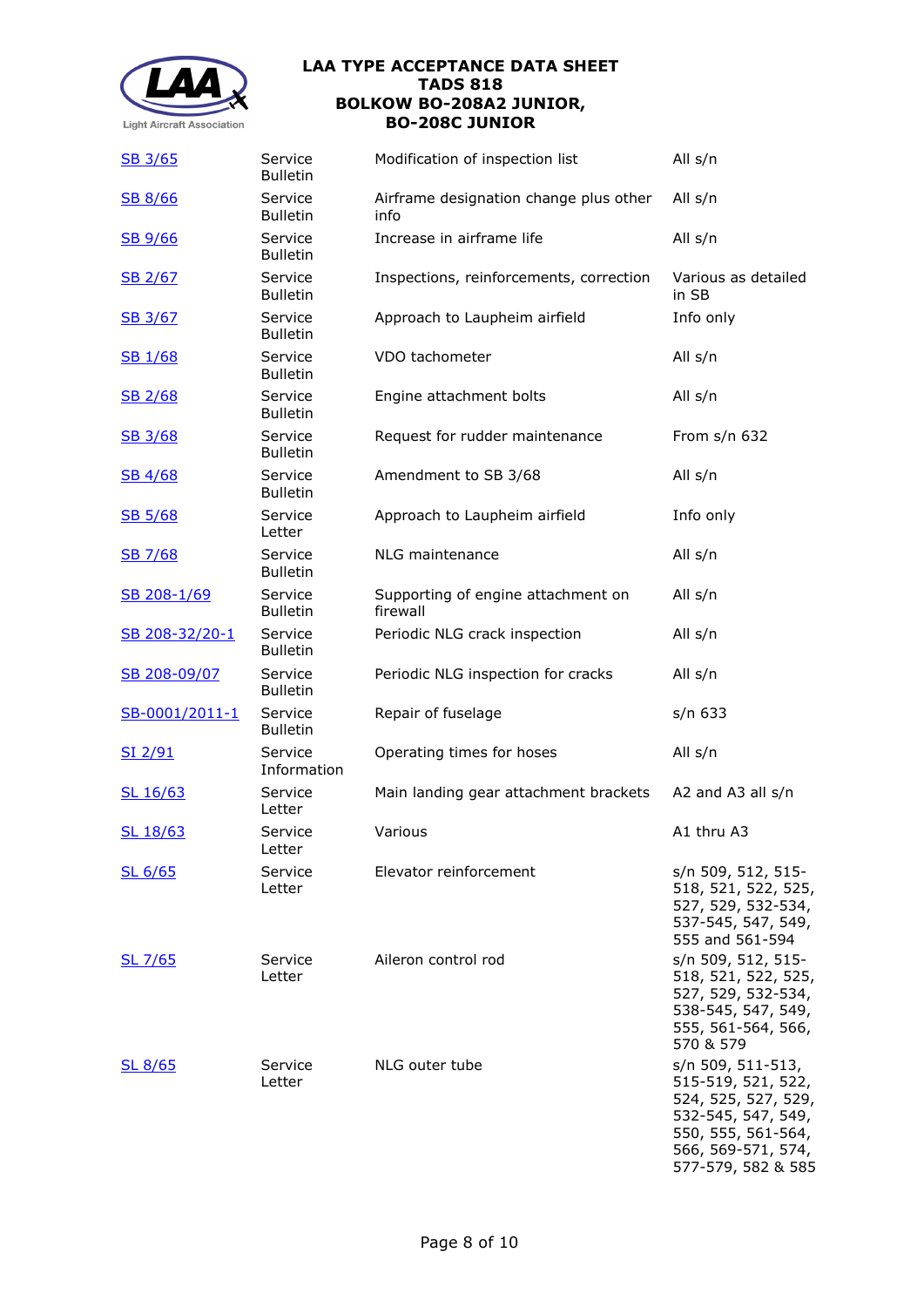

| <u>SL 9/65</u>       | Service<br>Letter        | Nose wheel (leg)                                            | s/n 507-519, 521-<br>567, 569-580, 582,<br>585, 588-590, 592<br>& up                                                 |
|----------------------|--------------------------|-------------------------------------------------------------|----------------------------------------------------------------------------------------------------------------------|
| SL 1/66              | Service<br>Letter        | Constructional deviation                                    | 567-571, 573, 574,<br>576-601                                                                                        |
| SL 3/66              | Service<br>Letter        | Maintenance Manual amendment                                | Info only                                                                                                            |
| SL 4/66              | Service<br>Letter        | Power plant - lubrication                                   | All s/n                                                                                                              |
| SL 5/66              | Service<br>Letter        | Amendment to SL 4/66                                        | All s/n                                                                                                              |
| SL 6/66              | Service<br>Letter        | Approach to Laupheim airfield                               | Info only                                                                                                            |
| SL 7/66              | Service<br>Letter        | Factory contact details amendments                          | Info only                                                                                                            |
| SL 208-1/75          | Service<br>Letter        | Spare parts info                                            | Info only                                                                                                            |
| TM 208-4/99          | Technical<br>Note        | List of valid information                                   | All s/n                                                                                                              |
| TM 208-12/63         | Technical<br>Note        | Reinforced wing spar                                        | A2 and A3: s/n 525<br>and on                                                                                         |
| TM 208-22/64         | Technical<br>Note        | Enlarged wing surfaces option                               | Optional s/n 505 to<br>524 (normal); From<br>s/n 525 (extended<br>utility)                                           |
| TM 208-23/64         | Technical<br>Note        | New caster type landing gear                                | Optional from s/n<br>505                                                                                             |
| TM 208-29/64         | Technical<br>Note        | New nose undercarriage                                      | From s/n 570 in<br>series; from s/n 505<br>optional (external<br>tube); from s/n 505<br>refitted (shock<br>absorber) |
| <u>TM 208-29a/64</u> | Technical<br>Note        | New NLG wheel with shock absorber                           | All s/n                                                                                                              |
| <u>TM 208-28/64</u>  | Technical<br>Note        | Increasing cabin space                                      | s/n 567 and 568                                                                                                      |
| <u>TM 208-33/65</u>  | Technical<br><b>Note</b> | Installation of reinforced swing pipe                       | $s/n$ 505 up to & incl<br>566                                                                                        |
| TM 208-34/65         | Technical<br><b>Note</b> | Reinforcement of elevator post                              | $s/n$ 509 up to & incl<br>534, 537 up to &<br>incl 566                                                               |
| <u>TM 208-1/80</u>   | Technical<br><b>Note</b> | Aft wing attachment fitting                                 | All s/n                                                                                                              |
| <u>TM 208-1/80-1</u> | Technical<br><b>Note</b> | Aft wing attachment fitting<br>(supplement to TM 208-1/80). | All s/n                                                                                                              |
| <u>TM 208-1/84</u>   | Technical<br><b>Note</b> | Main landing gear tyres                                     | All s/n                                                                                                              |
| <u>TM 208-8/99</u>   | Technical<br>Note        | Rear frame #9 cracks                                        | All s/n                                                                                                              |
| MI 01/68             | Mounting<br>Instruction  | Wheel fairings                                              | All s/n                                                                                                              |